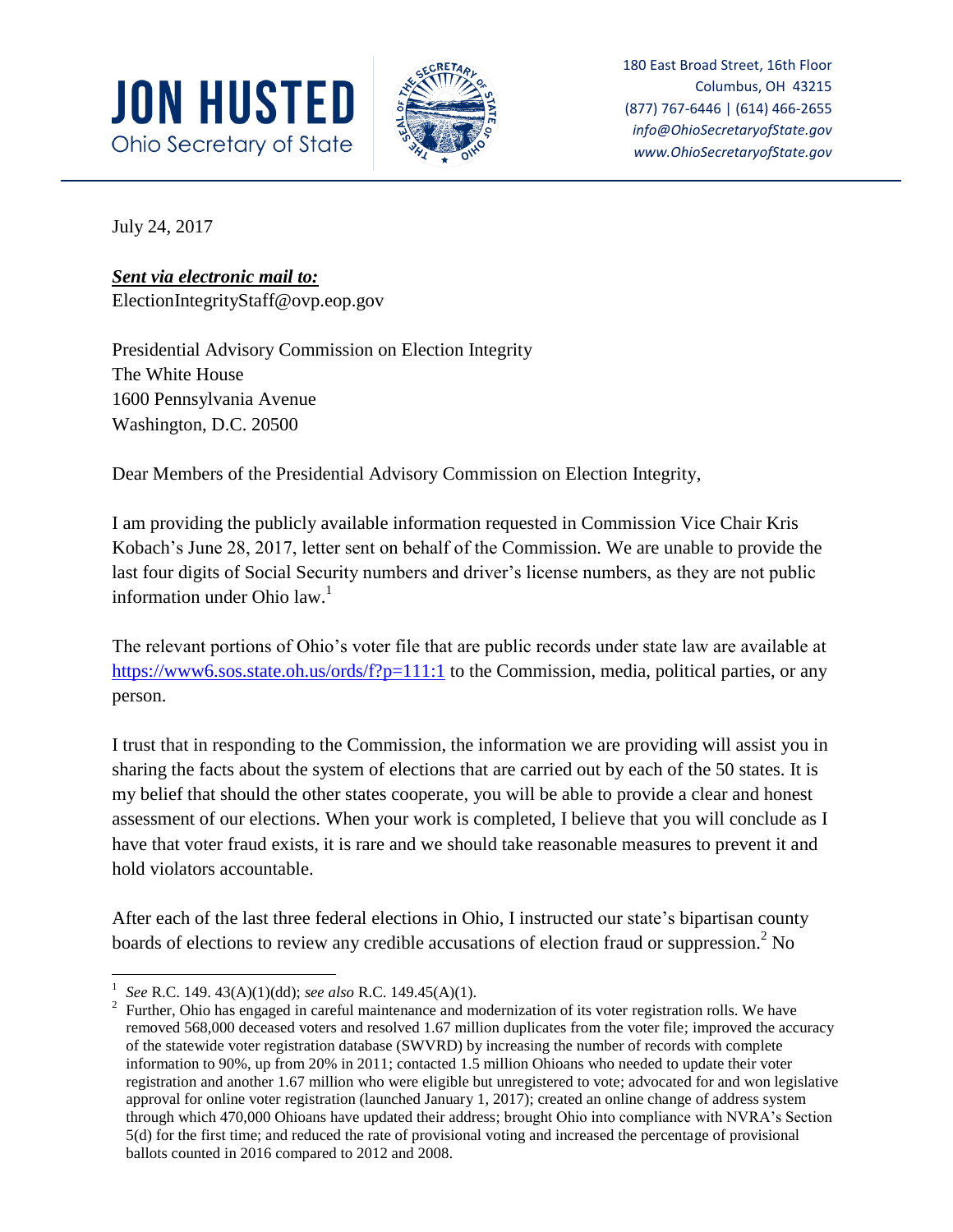allegations of suppression were reported by the bipartisan boards; the results of their review of credible allegations of fraud were as follows:

- $\bullet$  153 irregularities were identified following the 2016 election cycle,<sup>3</sup> from which 52 were referred for further investigation and prosecution, including 22 individuals identified through Crosscheck who voted in more than one state;
- $\bullet$  42 irregularities were identified following the 2014 election cycle,<sup>4</sup> from which 14 were referred for further investigation and prosecution, including 2 individuals identified through Crosscheck who voted in more than one state; and
- 625 irregularities were identified following the 2012 election cycle,<sup>5</sup> of which 270 were referred for further investigation and prosecution, including 20 individuals identified through Crosscheck who voted in more than one state.

In addition, my office has used what data-matching resources are available to us to identify noncitizens on Ohio's voter rolls. To date my office has identified 821 individuals on the voter rolls who were non-citizens, of whom 126 have cast ballots and have been referred for prosecution.<sup>6</sup>

Identifying and addressing any instance of voter fraud, no matter how limited, is important because every vote matters. Over the last four years, Ohio has had 112 elections decided by one vote or tied.<sup>7</sup> While none of these elections were impacted by the cases of voter fraud we have uncovered, it serves as an example why we as election officials must remain diligent in our efforts to preserve the integrity of our elections. The federal government can help states in this effort by ensuring we have access to adequate resources and support.

This leads me to my first recommendation for consideration by the Commission. The federal government maintains a database of legally present non-citizens. However, access to this resource is limited, and searching it is difficult unless the individual's Alien Identification Number is a part of the state records. Since the federal government issues Social Security numbers to non-citizens and requires states to register a voter using the last four digits of that person's Social Security number, the federal government should give states better and more efficient access to federal databases to enable them to verify eligibility. Otherwise there is no way to know if a person using this information to register to vote is a citizen or not. I testified on

 $\overline{a}$ 3 <https://www.sos.state.oh.us/sos/mediaCenter/2017/2017-05-19-a.aspx>

<sup>4</sup> <https://www.sos.state.oh.us/sos/mediaCenter/2015/2015-06-25.aspx>

<sup>5</sup> <https://www.sos.state.oh.us/sos/mediaCenter/2013/2013-05-23.aspx>

<sup>6</sup> [https://www.sos.state.oh.us/sos/mediaCenter/2017/2017-02-27.aspx.](https://www.sos.state.oh.us/sos/mediaCenter/2017/2017-02-27.aspx) It should be noted that at least some of these individuals may have registered to vote as a result of the National Voter Registration Act's Section 5 requirement for the state registrar of motor vehicles to solicit voter registration from every driver license applicant, even if the registrar has information that the person would not otherwise be eligible to register to vote.

<sup>7</sup> <https://www.sos.state.oh.us/sos/mediaCenter/2016/2016-12-16.aspx>